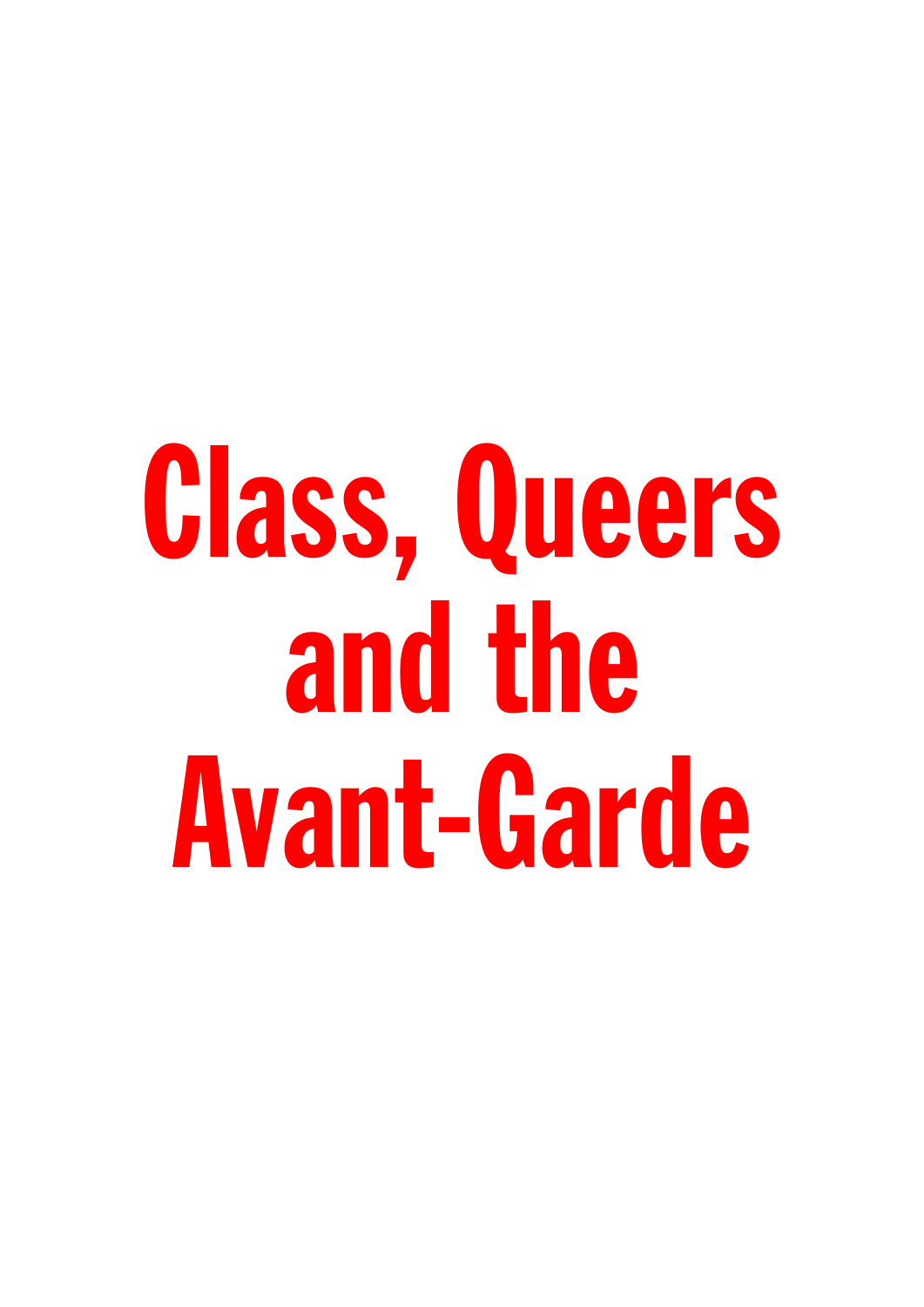## **Class, Queers and the Avant-Garde** by Isabel Waidner

Text commissioned on the occasion of the ICA exhibition *I, I, I, I, I, I, I, Kathy Acker* (1 May – 4 August 2019)

Kathy Acker's use of the first-person singular may have been plural, but it wasn't communal (or at least not in its effect). The mainstream success of *Blood and Guts in High School* when it was first published in the UK in '84 did nothing to help advance 'British' queer avant-garde writing more widely, not then, nor in the period afterwards ('90s/'00s/'10s). The conditions of possibility for queer and innovative writing simply were not in place. In her conversation with cultural theorist Angela McRobbie in '87, Acker repeatedly refers to her status as an exception or token: the one postmodernist writer, the one writer connecting fiction with critical theory and subcultural contexts, the one transgressive writer in British literature at the time. Did Acker-tokenism in the '80s and '90s enable the publishing establishment to give the appearance of risk-taking and inclusivity, rather than make the structural changes required to address its elitism and normativity long-term? 'Because there is no underground [publishing] movement [in the UK],' Acker says to McRobbie, 'a lot of the sort of non-Oxbridge writing goes into science fiction. It's the one place that you're allowed to do everything you can't do in what almost looks like the social realist novel [in mainstream publishing].' Non-Oxbridge writing went into sci-fi or fantasy in the '80s, mapping class inequalities firmly onto genre distinctions – social realism on top of the literary hierarchy, sci-fi and fantasy at the bottom :/

The absence of a queer and intersectional 'British' avant-garde writing movement to speak of from the 1980s onwards – or, hold on, *ever* – while in the US and Canada for example New Narrative<sup>1</sup> happened, can be put down to a variety of reasons. These include the entrenchment of class in British publishing and literature itself; the industry's extraordinary resistance to change in the face of public demand and even profitability (this is meant to be capitalism and potential working-class readerships keep being disregarded); the gate-keepery at play; the Oxbridge; and the detail that early academic critiques of Cambridge English (for example Raymond Williams') moved away from their discipline of origin and into the field of cultural studies where they did, actually, make a difference. Not so incredible, then, that the marginalisation of interdisciplinary working-class, LGBTQI+, Black and POC writers should be ongoing. Kathy Acker, herself from an upper-class background, remains the one transgressive, experimental writer widely represented in British art, literature and media establishment contexts. It's like, I, I, I, I, I, I, I, Kathy Acker, arguably at the expense of everyone else.

Commissioned on the occasion of the ICA's *I, I, I, I, I, I, I, Kathy Acker* exhibition, this text is specifically not about Kathy Acker. It's about the unprecedented insurgence of marginalised 'British' writers making connections between literature, critical theory, art, performance, fashion, music, politics, and queer, working-class and diasporic cultures and lives rn. Enabled by a combination of factors including the digital disruption of the publishing establishment, a proliferation of radical independent publishers such as Arcadia Missa, Dostoyevsky Wannabe, Ma Bibliothèque, Pilot Press, Pss, The 87 Press and Zarf, and – for better or worse – social media, writers including Mojisola

Adebayo, Jay Bernard, Ray Filar, Caspar Heinemann, Niven Govinden, Juliet Jacques, Natasha Lall, Huw Lemmey, Abondance Matanda, D. Mortimer, Nat Raha, Shola von Reinhold, Alison Rumfitt, Scottee, Rosie Snajdr, Verity Spott, Linda Stupart, Timothy Thornton, Eley Williams and me, too, are redefining formally innovative writing as a medium which is helping to mobilise new communities online and irl, intertextual and personal. By 'mobilise' I mean oversubscribed reading events in London and across the UK, I mean publications of stellar literary value which, btw, sell. The queer culture book fair *Strange Perfume* at the South London Gallery is in its second year, and so is *Queers Read This*, the reading series I co-curate with artist and publisher Richard Porter at the ICA, and that platforms interdisciplinary writers. I could go on.

This text is me 'peer reviewing' a carefully curated mini sample of two: Caspar Heinemann's poetry collection *NOVELTY THEORY* (The 87 Press, 2019) and my own novel *WE ARE MADE OF DIAMOND STUFF* (Dostoyevsky Wannabe, 2019), via Mojisola Abebayo, Abondance Matanda and US writer Kevin Killian's work, plus the gossip. The purpose of this exercise is to introduce our work to Acker-loving, Acker-hating audiences, to challenge Acker's status as the one, token experimental writer deserving of wider recognition, and to identify and map out some of the themes and preoccupations that obviously don't define, but maybe get at interdisciplinary queer writing in Britain more widely. To anticipate, these themes include race, class, queer and trans embodiment, desire, joy, migrancy, dying empires, hugely alive imperialist imaginaries, lived oppression, phobia, no money, the normalisation of individualism under neoliberalism, collective modes of resistance, and how to form alliances across difference without reproducing societal power relations. The rationale behind this particular comparative reading is based on real events (some very soft facts): in March '19, Caspar and I both read at *Queers Read This* at the ICA. Despite Caspar and I probably coming through very different writerly and academic trajectories, the affinities between their poem *Situationist International Airport* in particular and *WE ARE MADE OF DIAMOND STUFF* were too much, really, for them not to feel significant in respect to this current literary moment I'm trying to get a purchase on. Know that I'm 100% committed to replacing the pseudo-objectivity of mainstream review culture with insider info – .

We need an expanded review culture, 'cause, whatever is going on in *Guardian Books* isn't it. Establishment review culture is as elitist as publishing, or to borrow a quote from writer and performer Scottee: Posh cunts look after posh cunts. The absolute inspiration behind my take on peer review practice is New Narrative writer and critic Kevin Killian's work, specifically his *SELECTED AMAZON REVIEWS* (Hooke Press, 2006, Push Press, 2011).2 Published in two parts, the *SELECTED AMAZON REVIEWS* contain selections from 1000+ reviews that Killian left on Amazon.com, amounting to, according to the publisher, a 'subversive and delightful modification to a pervasive online art form'. Reviewed items range from *BUTTMEN 3: EROTIC STORIES AND TRUE CONFESSIONS BY GAY MEN WHO LOVE BOOTY*, Tender Harvest baby food ('its soft, piquant flavour'), a self-help book by avant-garde novelist Dennis Cooper's father Clifford D. Cooper, to poetry collections by John Wiener, for example. What's funny about Killian's *AMAZON REVIEWS* is also strategically and analytically on point: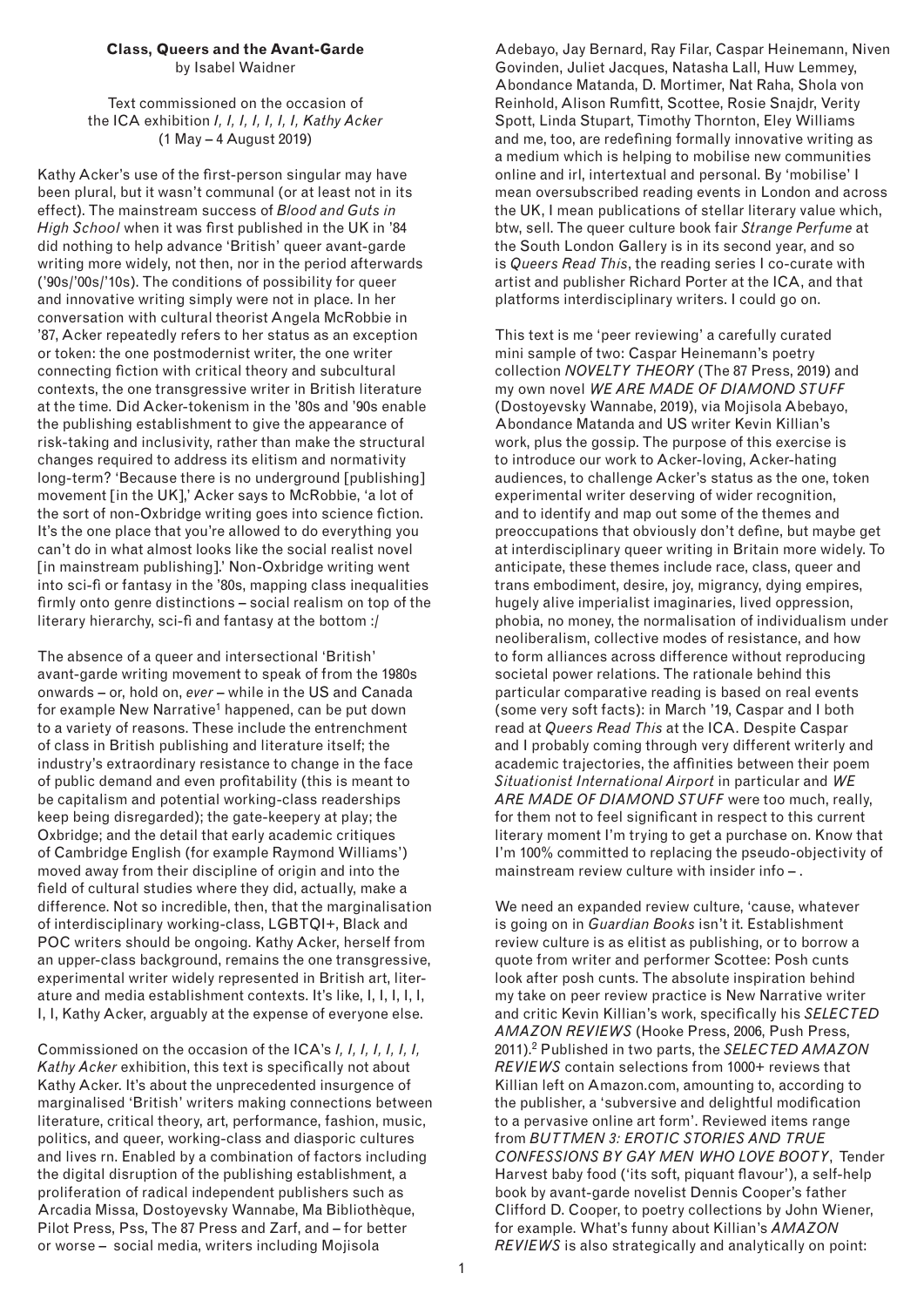Engaging with actual text as well as with the cultures and politics in relation to which it emerged, writers' bios including their love lives, degrees of separation, tangents and half-truths, Killian's personal and chatty reviews provide crucial context for anyone, researchers, me, trying to get a handle on the historically specific conditions of possibility for queer avant-garde writing (and *BUTTMEN 3*).

In their wild disregard of high and low culture distinctions, Killian's reviews are re-defining what even merits a review – and by extension, what literature actually is. South London writer Abondance Matanda's essay *The First Art Galleries I Knew Were Black Homes*3, which is key in terms of what 'British' working-class avant-garde writing should be doing rn, makes a similar point more explicitly. Not only does *First Galleries* place family photos, glassware and the dusted china in her mother's front room – 'that shit you could never touch' – alongside proper art objects held in the Tate, the V&A, White Cube, but also alongside the fashion of Black-owned London label A-Cold-Wall\*. A-Cold-Wall\* designs derive from workingclass references, reminding Abondance of the blue plastic bags from the corner shop which she ties round her head when it rains and she has no umbrella, of pebble-dash and concrete, of white lace curtains billowing in the breeze, 'translating it all into grandeur somehow'. Crucially, Abondance does to the essay form what she says about art – combining colloquialisms, whatever, youth speak, and critical acuity, she literally claims it and makes it Black working-class, South London, diaspora.

Stretching the rules of grammar like Abondance the essay form, Caspar Heinemann writes: 'Last summer I got in an argument in a sauna with someone who said she would hate to edit my work because I use or maybe *am* too many forward slashes and apparently the new narratives of the coming collapse or white flight or whatever must be formally grammatically correct.' Peer review culture as I envisage it is too many forward slashes, poised against the conventions of mainstream reviewing, or, to quote the White Pube's Zarina Muhammad, the typos are part of the experience. New style peer review culture builds on similarly irreverent writing practices, on longstanding poetry and art review cultures, and on Twitter, IG, Goodreads (!) and Amazon (!!) review cultures. Goes without saying that the takes on these only seemingly democratic platforms are as reactionary as society as a whole, but I've not seen classism in literature called out anywhere near as reliably in the establishment media as in the Amazon customer review section.

Caspar is a London-born, London/Berlin-based writer, artist and poet. They write poems and essays about 'critical occultism, gay biosemiotics and countercultural mythologies' (check http://angstravaganza.tumblr.com/). They have an art degree or MA from Goldsmiths. There was talk of a poetry collection coming from Vile Troll Books, writer Huw Lemmey's pamphlet press, a couple of years ago, but no, their first book of poetry, *NOVELTY THEORY*, was out with The 87 Press in April. Caspar's videos of themselves reading their work have popped up online or in galleries for years (check *Bodies Against Thing* on Vimeo, 1k+ viewings). I, too, am a writer and cultural theorist. My books include *WE ARE MADE OF DIAMOND STUFF* (2019), *GAUDY BAUBLE*  (2017) and *LIBERATING THE CANON: AN ANTHOLOGY OF INNOVATIVE LITERATURE* (ed., 2018), published by

Dostoyevsky Wannabe. I am a first generation, v recent British Citizen. Born in '74, I'm exactly 20 years older than Caspar, and yet, both of us appear to be part of a new generation of interdisciplinary queer British writers. Tells you what you need to know about the present moment, about this being generations worth of deferred queer writing releasing now. To labour the point: Written in '88, Roz Kaveney's *TINY PIECES OF* SKULL was admired by contemporaries including Kathy Acker in manuscript, but did not find a publisher until Team Angelica put it out in 2015. It went on to win the Lambda Literary Award for best trans fiction that year.

Caspar's *Situationist International Airport* is a poem two pages long, projecting queer avant-garde potential onto the legendary English seaside town Blackpool. Caspar's protagonist, 'a young man cruising the charity shops', is maybe a take on themselves, looking for something cute to put on. In contrast, or I don't know, similarly, *WE ARE MADE OF DIAMOND STUFF* is an innovative novel, set on the Isle of Wight off the south coast of England. It collides literary aesthetics with contemporary working-class cultures and attitudes (B.S. Johnson and Reebok classics), works with themes of empire, embodiment and resistance, and interrogates autobiographical material including the queer migrant experience. My protagonists, Shae and someone who looks like Eleven from *STRANGER THINGS*  but who's actually 36, work in a decrepit hotel in the small town of Ryde. They're 100% up against it, but, according to Dodie Bellamy's blurb of the book, they 'survive, not just physically but spiritually as well'. Both, Shae and Thirty-Six are versions of myself 6 or 7 years ago, survival ongoing.

1) The first common denominator in *Situationist* and *DIAMOND STUFF* is seaside towns looming mythical in the British psyche. Caspar's 'glittering situationist internale blackpool | truthfully closer to pre-gentrified margate' is my diamond Ryde. Some background: L, my real-life partner, is a Portsmouth working-class. Growing up in the '70s and '80s, L regularly spent family holidays on the Isle of Wight, winning the disco dance competition at Thorness Bay Holiday Park, treasuring miniature bottles of multi-coloured sands from Alum Bay. What's potent perhaps about seaside towns as a literary setting rn is how English Riviera mythologies clash with the realities of a tourist industry in decline since the '70s charter flight revolution at least. Spain is - or was, prior to the referendum-related slump in the GBP – cheaper. Any long-term decline has been exacerbated by governmental neglect since 2010. Dereliction is real on the Isle of Wight, and presumably Blackpool. Place is falling to pieces, the shops on the High Street are shut, half the town is on the sick or the dole or has fallen through the crack formerly known as the welfare system. The Georgian villa, though, in that really out of the way posh part of the island is a-ok. Passed down the family through generations, no one's in it much anymore. Worth holding onto because sea views. No point selling, not in the currently fcked economic climate. Ride out Brexit. Might go over Easter nxt year, avoid terrorism abroad. Beyond containing Tory reality and holiday fantasy in one body, then, British seaside towns are fully-formed microcosms of class inequality – maybe that's why we're setting everything in them.

Google image searching 'Blackpool roller rink' as featured in *Situationist* gives me a blurry pink external, and an interior dominated by office ceiling panels, low-hanging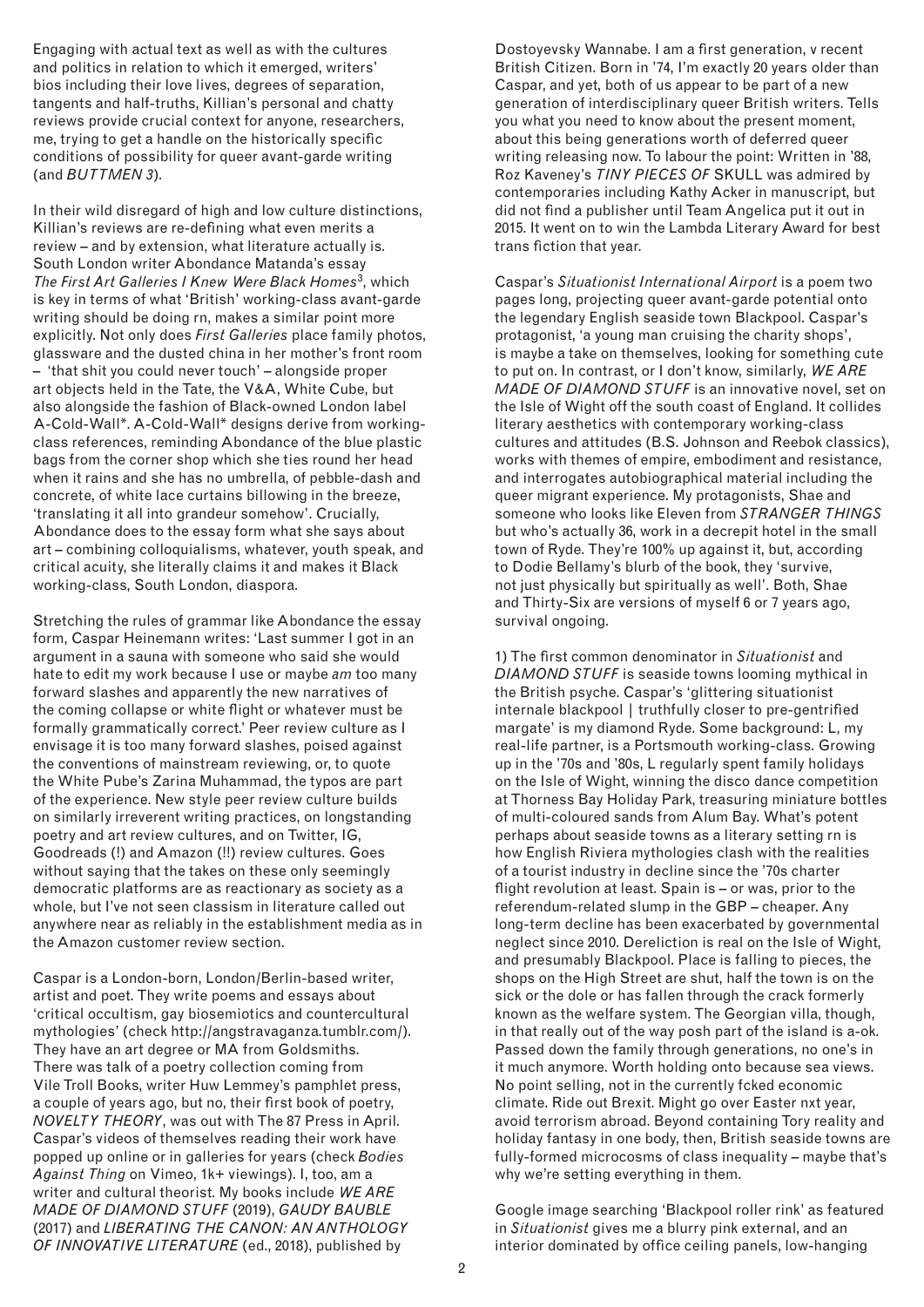since the 1990s, low-key hanging-on until 2020 or '21, best case scenario. *Situationist*'s roller rink is *DIAMOND STUFF*'s Ryde Arena, the real-life ice rink at the prominent spot at the seafront which was closed by bailiffs in 2016. Ryde's boarded-up ice rink ('A N-Ice Rink') stands for economic collapse in *DIAMOND STUFF*, and provides the hook for a narrative around Tonya Harding, the discredited working-class figure skater from Portland, Oregon and protagonist of the 2017 biopic *I, TONYA*. The point of the Tonya narrative strand in *DIAMOND STUFF* is to dispel the myth of meritocracy in a classed society – talent, hard work and commitment will only get you that far if your background is literally conspiring to catch up with you, put you right back in your place. No spoilers, but I'd encourage understanding the US Figure Skating Association as represented in *DIAMOND STUFF* as a stand-in for the British publishing elite.

Seaside towns might be ideal catalysts for staging societal class inequalities in interdisciplinary queer writing – but in both *Situationist* and *DIAMOND STUFF*, Blackpool and Ryde don't just stand for endemic underfunding, high unemployment rates, former glamour and old Etonian money, but for imperialism per se. One of the thematic strands running through *DIAMOND STUFF*, for one, is the embeddedness of empire not just in the British psyche, but in the Isle of Wight's actual infrastructure and landscape. With countless prehistoric forts in the surrounding sea (against the threat of a French invasion), the island's proximity to Portsmouth harbour (home of the English navy since the Middle Ages), its role as a key site of defence in the Second World War, and the physical ruins of the British Space Rocket Programme (1950s–71) left on some cliff, imperial violence is basically one with scenes of natural beauty down there. Imperial violence is literally naturalised, which can play wth your head.

Blackpool might not share the Isle of Wight's military history, and *NOVELTY THEORY* might not talk empire to quite the same extent, but it's there in austerity Blackpool, its crumbling ice rink, the phobia, the being a foreigner. In *they have no evidence that asylum Europeans or Eastern seekers are responsible for reported reductions in the swan population*, Caspar writes that 'the last scraps of empire [are] leaking sort of justified apocalypse'. We knew what we had coming, and it's sort of deserved.

Caspar and my seaside towns have this redeeming feature, though, they are laying bare barely repressed gay potential. Blackpool and Ryde are GLITTERING! DIAMOND! BLEAK CRYSTAL! GLITZY!! Many4 have claimed that the sea is queer – something something liminality and fluidity, I don't 100% get it but ok. Something Jean Genet, sailors and sin, and something about ports as historical sites of lewdness and transgression. Caspar's protagonist appears to escape familial phobia elsewhere ('before i know it i am | being told to sleep outside the family | home next to the patio heater for being queer'), to destination situationist Blackpool. According to L, venues including the now demolished Tricorn Centre, a brutalist shopping, housing, nightclub and car park complex in Portsmouth were subcultural hubs in the '80s, with traces of these histories still visible in the suburb of Southsea at least, home to the Hovercraft terminal Southsea-Ryde. In contrast, L says that every time a naval aircraft carrier landed at Portsmouth Harbour, sailors and their rampant, aggressive, patriarchal heterosexuality descended onto the local clubs and bars. Business would be good for the sex workers

travelling in from the surrounding towns, so that's a positive – but for a lesbian or afab youth growing up in the area, it was best not to go out in the event of shore leave.

In David Hoyle's first feature film *UNCLE DAVID* (2010), a young gay called Ashley (played by the porn actor Ashley Ryder) arrives to stay with his Uncle David (played by Hoyle). Uncle David enters into a sexual relationship with Ashley. Ashley tells Uncle David that he wants to die, and Uncle David agrees to carry out the killing. The film is set in a caravan park at what I wrongly assumed was the coast near Blackpool (because David Hoyle is from Blackpool), but what turns out to be the Isle of Sheppey in Kent! Blackpool or Kent, the seaside in *UNCLE DAVID* is queer, lewd, cheap, funny, intimate and murderous, unless that's just David. As metaphors, seaside towns hold antagonisms, and so does the best contemporary writing and art: queer potential sits with phobia. Openness to outsiders sits with misanthropy. Dependency on the tourist industry sits with xenophobia and racism. The limitlessness of the sea sits with military defence structures, boulders and border controls.

2) Queer culture is... getting my new book featured in the *Financial Times* and it being accompanied by a stock image of white people at Pride, flying the rainbow flag (true story). Both *NOVELTY THEORY* and *DIAMOND STUFF* look at queer cultures, specifically the appropriation of queer cultures by the straight mainstream, but also mainstream LGBTQI+ culture and its twin things, homonormativity and gay assimilation. In *Baths Suck*, Caspar quotes eco-feminist Françoise d'Eaubonne who writes that 'it's not a question of integrating homosexuals into society, but of disintegrating society through homosexuality', expressing Caspar and my shared perspective that queer politics if you want to call them that must be transformative of society at large. In *DIAMOND STUFF*, the rainbow flak – I mean, flag – is taken to task as a symbol of increasingly reactionary mainstream LGBTQI+ politics. Caspar even asks that 'someone get [them] a fucking umbrella to protect against the UV of umbrella identity formations'! Finally, 'FUCK CORPORATE PRIDE,' capital letters, in *NOVELTY THEORY*. Sums it up.

3) Relationship with the historical avant-garde: Complicated. Another concern whch connects Caspar and my books is a shared investment in, but disappointment with, the promises of the historical avant-garde. *Situationist International Airport* references various avant-garde traditions incl. 'our avant guarded bearded bespectacled ancestors of the concrete poetry may 68 glitz', Dadaist Hugo Ball and, obviously, Guy Debord and the Situationist Internationale organisation. *DIAMOND STUFF*, too, makes links to avant-garde histories, and what's more, it tends to be read as an extension of a genealogy of experimental literature. According to a recent write up in *Tank Magazine*, for example, *DIAMOND STUFF* 'tips its hat to the author B.S. Johnson, whose 1971 novel *House Mother Normal* gives this book its formidable villain'. 'In this', *Tank Magazine* continues, 'Waidner aligns their work with a generation of post-war experimentalists exploring class and culture with a camp and baroque cleverness.' $\odot$  But my relationship with the avant-garde literary canon is far more complex than this reading suggests: *DIAMOND STUFF* is designed as an intervention against the normativity and elitism of much of English-language and European avant-garde literature. *House Mother Normal* might be one of the villains in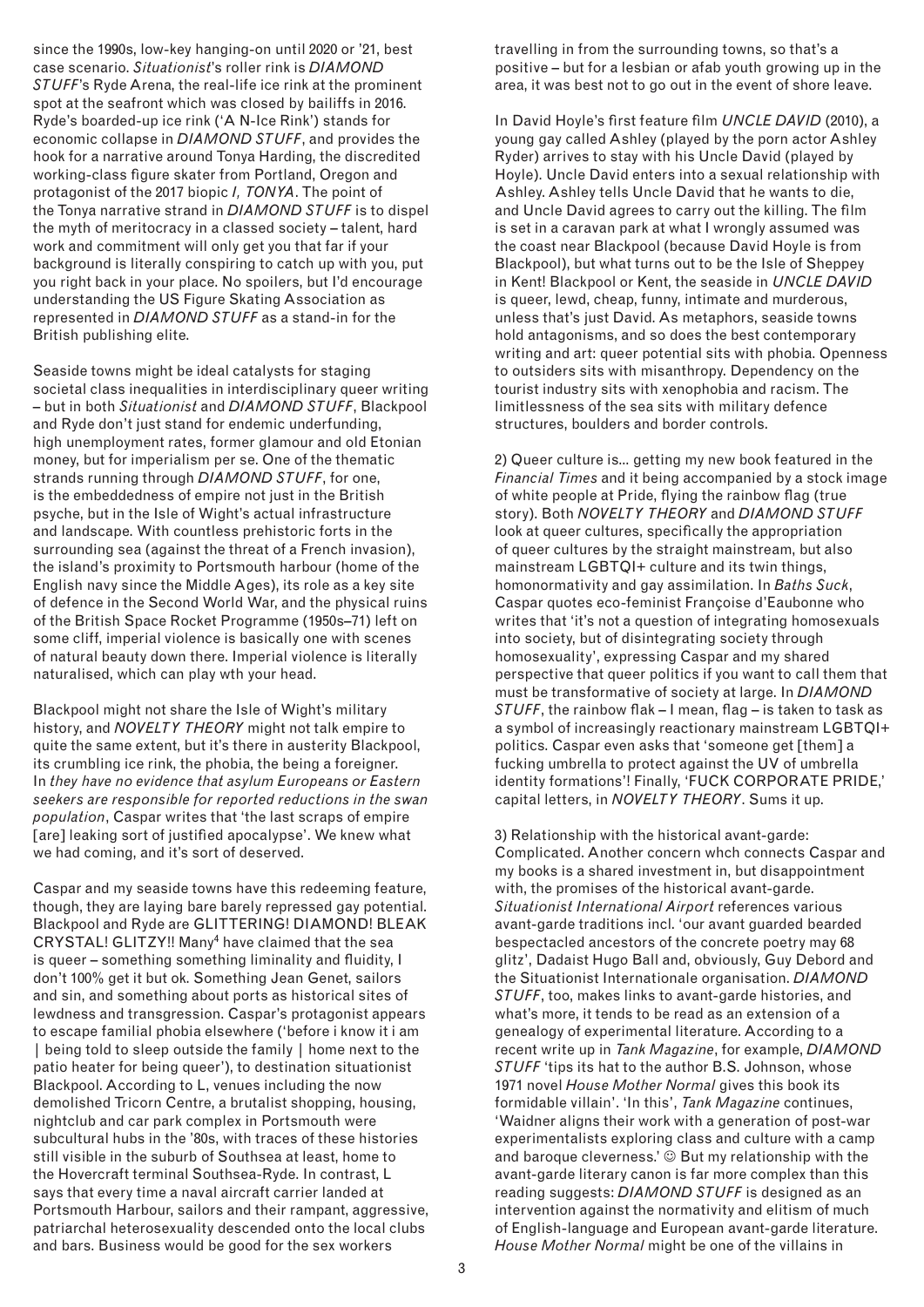*DIAMOND STUFF* – but another villain might be B. S. Johnson himself!

The concern of what, if anything, contemporary queer writers might take from a canon that is largely white, male, cisgender, heterosexual, middle-class and totally commodified, is one that at least partially shapes the contemporary literary moment more widely. In relation to historical avant-garde literatures I'd say that my own writing practice is disidentificatory – a practice enacted by a minority subject (me) 'who must work with/resist the conditions of (im)possibility that the dominant culture (in this case, the avant-garde canon) generates'.5 Aligning myself neither with, nor fully against canonical works of avant-garde literature, *DIAMOND STUFF* puts these works (e.g. Johnson's) into dialogue with work by contemporary writers from marginalised backgrounds including Mojisola Adebayo, Jay Bernard and Nisha Ramayya, as well as pop cultural references like *STRANGER THINGS* and *I, TONYA*, transforming historical avant-garde literature (Johnson's) for my own cultural and political purposes in the process. Similarly, Caspar ferries Walter Benjamin into Blackpool's charity shops. They ship Hugo Ball, Guy Debord and the situationist 'internale' (sic) into 'this bleak crystal sea side town that is ours | through a portal it has always been ours' – for my purposes I'd interpret that to mean that it requires a lot of passing through portals and disidentificatory labour to actually own the stuff that should've been ours to start off with.

Artist Jessie McLaughlin wrote a thing6 *on not getting in*, in response to the organisers of a conference who rejected their proposal on the grounds of its flimsy connection with the conference theme, modernism. Jessie defines their own, arguably disidentificatory, relationship to modernism as having to rearticulate modernist discourses in terms they feel are politically progressive. They write: 'Studying English Lit as a young brown queer I had to take what I was given. I had to connect with modernism on my own because my department gave us only white authors and told us this is modernism. If, then, the ways I lay out in my proposal of connecting to modernist texts appear too tangential, too loose or too strange, it is because this is how as a brown queer I have had to form relationships to most things (modernism, art, literature, whatever) because all I've ever been fed by white media and institutions is a white canon.'

Disidentification, if you want to call it that, underpins what we do. South London playwright, performer and director Mojisola Adebayo's plays fuse history, politics, drama, poetry, autobiography and canonical literature, much like New Narrative writing by Dodie Bellamy, Robert Glück, Kevin Killian has done in a US literature context. *MOJ OF THE ANTARCTIC* (2011)<sup>7</sup> for example, takes the historical narrative of nineteenth-century African American woman Ellen Craft who cross-dressed as a white man to escape slavery, and runs it into white literature (Milton, Melville), West-African tradition (grioting) and queer subcultures (the gay bars of Deptford, South London). In her text, Mojisola transforms these source materials into the fantasy of a Black dyke journeying to Antarctica. Juxtaposing African identity and the North Pole, the author may or may not be performing her own Nigerian/Danish South London background in her text – but complex identities like Mojisola's are likely to result in magpie methodologies, collecting together and transforming disparate influences in disidentificatory

writing practice. A new undergraduate student on Goldsmiths's Theatre and Drama degree in the '90s, Mojisola turned up to her first drama class in gay shorts and a bright, oversized basketball shirt whereas absolutely everyone else was wearing black leotards. This styling out of difference within majority contexts – performed as a writing practice as well as in fashion – underpins innovation, I swear.

4) Big cats though, what does it mean. We appear to have a thing for big cats. '[T]he whole town is stalked by a big | cat,' Caspar writes in *Situationist*, 'which is to say a big cat sized cat that is | just a cat but wild and haggard and hungry | for the taste of capitalist blood.' On top of the aforementioned villains House Mother Normal and author B. S. Johnson, there is another villain in *DIAMOND STUFF* – some sort of supernatural leopard, the 'lypard', a big cat sized cat that is not just a cat but 'a sinister presence, a danger', terrorising Shae and Thirty-Six in the hotel they live and work in. Like the Demogorgon in *STRANGER THINGS*, the lypard is partly a stereotypical monster, and partly – via one of four canonical poems included in the Life in the UKTtest official handbook, *The Tyger* by William Blake (1794) – a representation of the literary canon and a particular educational capital unavailable to many queers, migrants and working classes. I'm not sure whether or how Caspar and my large cats hang together, but tyger, tyger, our large cats are rabid.

5) I mentioned the 'portal' in situationist Blackpool – parallel universes. In *They No Vision Saw*, Caspar writes: 'the hospital i was born in no longer | exists due to funding cuts | but there's still the big austerity-proof | hospital in the sky.' Interesting given the state of (post-) austerity Britain, the big what-if in the sky is a key dramatic device in both *NOVELTY THEORY* and *DIAMOND STUFF*, and arguably characterises an interdisciplinary queer mode of writing more widely. Maybe it's the proliferation of Netflix series like *STRANGER THINGS* and *THE OA*, maybe we're desperate for alternate realities, I don't blame us. My chapter 'The Upside Down' describes a parallel dimension where everything is in the sky and potentially better – but is it? Entering the Upside Down, Thirty-Six spots a pair of gay British lions in love, gets to hang out with Shae's estranged parent, encounters a version of Shae who isn't a school drop-out, discovers quality social housing in Central London, and even receives British Citizenship which she is refused irl. 'i don't even need to live here!' Caspar's young man rebuffs their phobic parents in *Situationist*, pure bravado. 'i earn a million pounds a year! | so business must be good in situationist international blackpool.' Everyone knows business is the actual worst in real-life Blackpool, but poetry Blackpool maybe takes millions.

The mobilisation of a less than depressing future in the face of no hope or no deal was always going to be crafty. In order to maintain a half-plausible relationship with reality, imagined possibilities literally have to be relegated to parallel dimensions maybe – 'cause, it won't be happening here. We're realistic in Britain. The project to somehow, we don't know how exactly, write credible modes of resistance while running out of options is probably at the heart of interdisciplinary queer writing atm, don't quote me on it. In *DIAMOND STUFF*, even the Upside Down ends up turning bitter – the fantasy can't be sustained, not under the circumstances. Not in Tory Britain, no way.